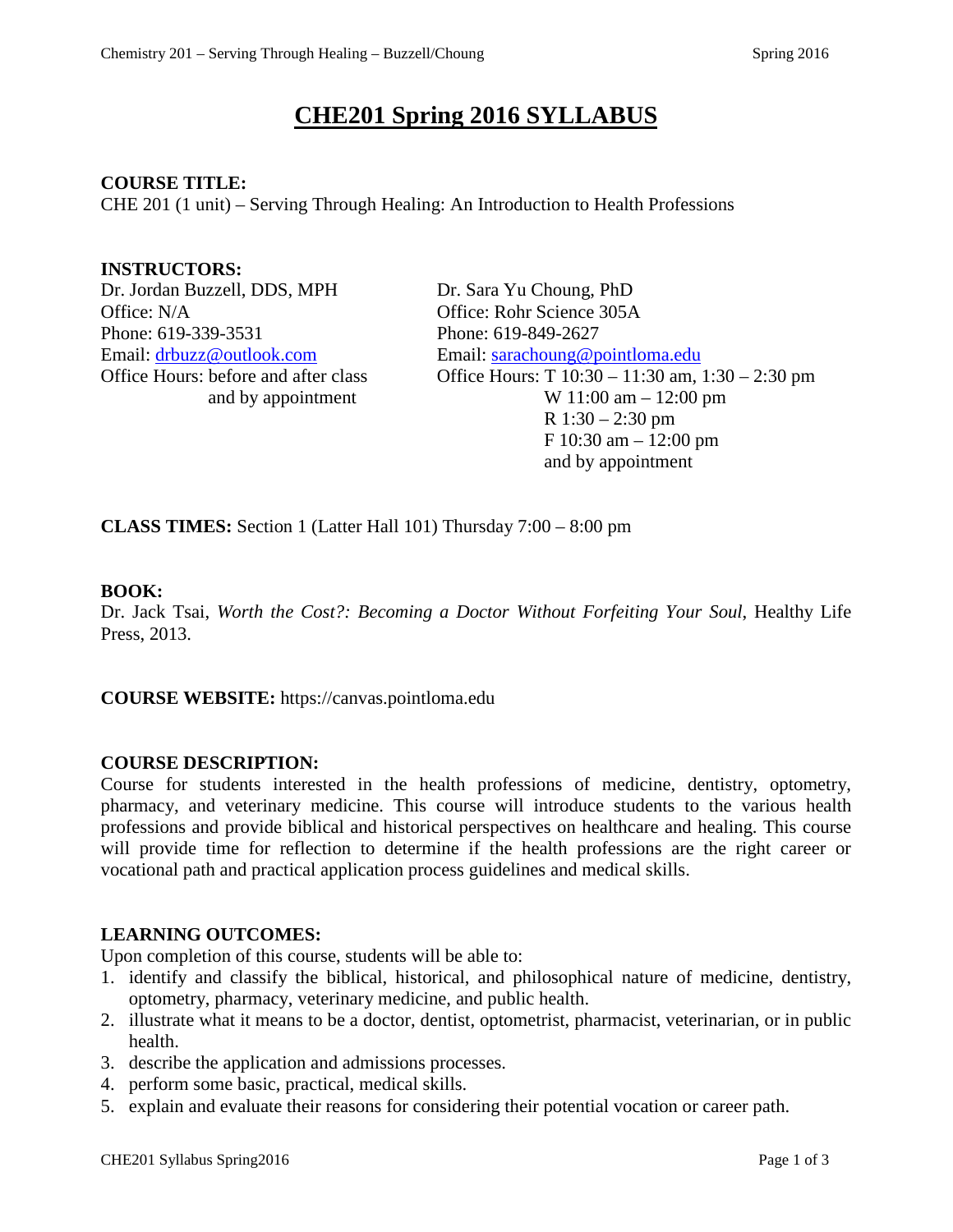### **EVALUATION:**

This course is graded on a Credit/No Credit basis. Students are expected to fully participate in class activities and discussions, response to reflection questions about reading, writing assignments, and reflection in order to pass the class. Note there are three ways to fail: lack of class participation, lack of writing participation, and poor grade on personal statement.

### **ADMINISTRATION:**

Attendance and Participation: Regular and punctual attendance at all classes is considered essential to optimum academic achievement. If the student is absent from more than 10 percent of class meetings, the faculty member can file a written report which may result in de-enrollment. If the absences exceed 20 percent, the student may be de-enrolled without notice until the university drop date or, after that date, receive the appropriate grade for their work and participation. See Academic [Policies](http://catalog.pointloma.edu/content.php?catoid=18&navoid=1278) in the Undergraduate Academic Catalog. In the event of an absence, you are responsible for all the material covered and assignments given in class.

Assignments: Assignments including reading, reflection questions from the book, reflective essays about class topics and discussions, and personal statement will be assigned throughout the course and submitted online using Canvas (https://canvas.pointloma.edu). Late assignments will not be accepted.

Academic Honesty: Students should demonstrate academic honesty by doing original work and by giving appropriate credit to the ideas of others. Academic dishonesty is the act of presenting information, ideas, and/or concepts as one's own when in reality they are the results of another person's creativity and effort. A faculty member who believes a situation involving academic dishonesty has been detected may assign a failing grade for that assignment or examination, or, depending on the seriousness of the offense, for the course. Faculty should follow and students may appeal using the procedure in the university Catalog. See [Academic Policies](http://catalog.pointloma.edu/content.php?catoid=18&navoid=1278) for definitions of kinds of academic dishonesty and for further policy information.

Academic Accommodations: If you have a diagnosed disability, please contact PLNU's Disability Resource Center (DRC) within the first two weeks of class to demonstrate need and to register for accommodation by phone at 619-849-2486 or by e-mail at **DRC@pointloma.edu.** See Disability [Resource Center](http://www.pointloma.edu/experience/offices/administrative-offices/academic-advising-office/disability-resource-center) for additional information.